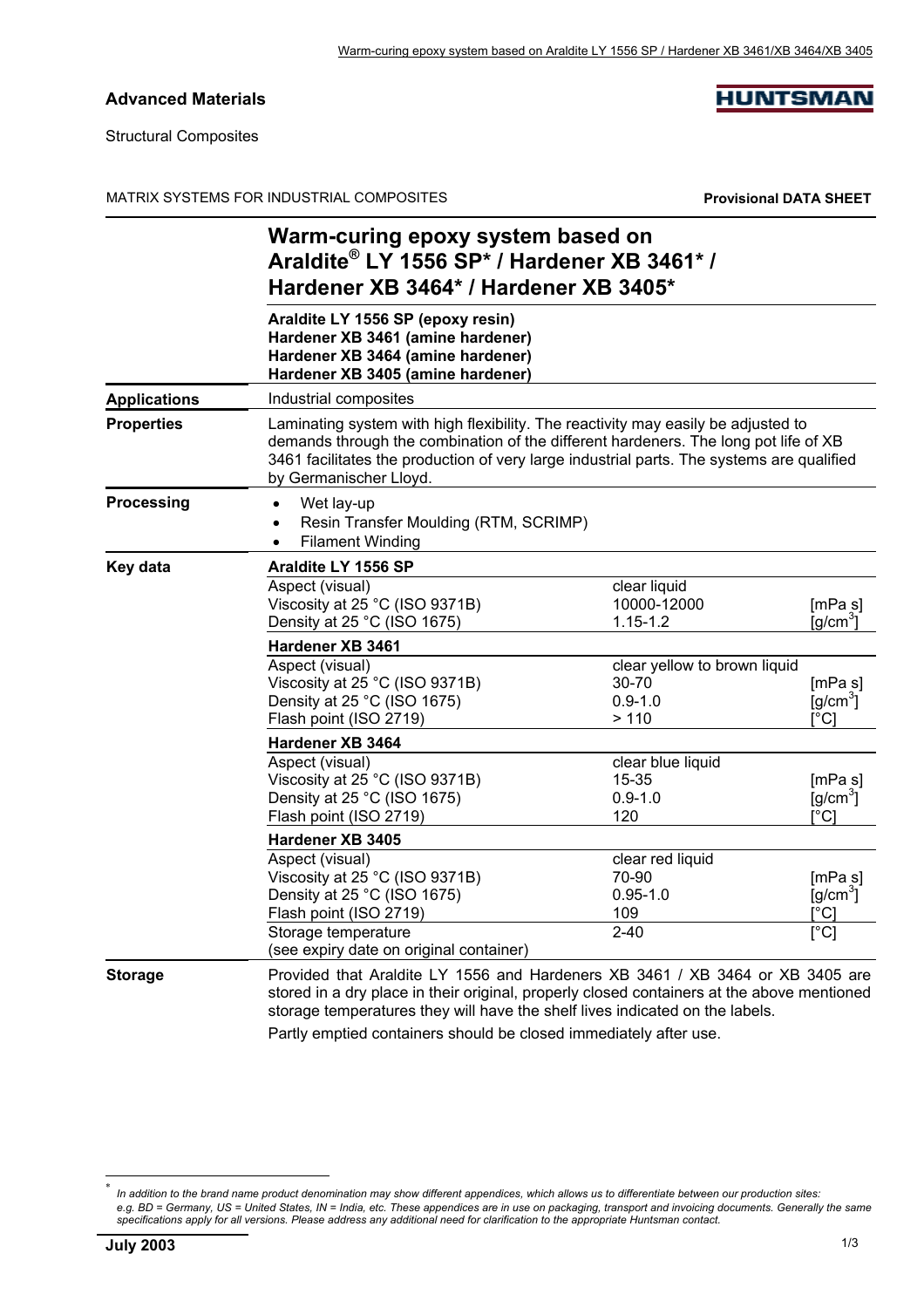| <b>Processing data</b> |                                                                                                                                                                                                                                                                                                                                           |            |                |                |                |
|------------------------|-------------------------------------------------------------------------------------------------------------------------------------------------------------------------------------------------------------------------------------------------------------------------------------------------------------------------------------------|------------|----------------|----------------|----------------|
| Mix ratio              | Components                                                                                                                                                                                                                                                                                                                                |            |                | Parts by       | Parts by       |
|                        |                                                                                                                                                                                                                                                                                                                                           |            |                | weight         | volume         |
|                        | Araldite LY 1556 SP                                                                                                                                                                                                                                                                                                                       |            |                | 100            | 100            |
|                        | Hardener XB 3461                                                                                                                                                                                                                                                                                                                          |            |                | 33             | 41             |
|                        | Araldite LY 1556 SP                                                                                                                                                                                                                                                                                                                       |            |                | 100            | 100            |
|                        | Hardener XB 3464                                                                                                                                                                                                                                                                                                                          |            |                | 33             | 41             |
|                        | Araldite LY 1556 SP                                                                                                                                                                                                                                                                                                                       |            |                | 100            | 100            |
|                        | Hardener XB 3405                                                                                                                                                                                                                                                                                                                          |            |                | 33             | 41             |
|                        | We recommend that the components are weighed with an accurate balance to prevent<br>mixing inaccuracies which can affect the properties of the matrix system. The<br>components should be mixed thoroughly to ensure homogeneity. It is important that the<br>side and the bottom of the vessel are incorporated into the mixing process. |            |                |                |                |
|                        | When processing large quantities of mixture the pot life will decrease due to exothermic<br>reaction. It is advisable to divide large mixes into several smaller containers.                                                                                                                                                              |            |                |                |                |
| Viscosity at 25 °C     |                                                                                                                                                                                                                                                                                                                                           |            | LY 1556 SP     | LY 1556 SP     | LY 1556 SP     |
|                        |                                                                                                                                                                                                                                                                                                                                           |            | <b>XB 3461</b> | <b>XB 3464</b> | XB 3405        |
|                        |                                                                                                                                                                                                                                                                                                                                           | [ $mPas$ ] | 800-1100       | 700-1000       | 1500-1800      |
| Pot life               |                                                                                                                                                                                                                                                                                                                                           |            | LY 1556 SP     | LY 1556 SP     | LY 1556 SP     |
| (Tecam 100 g)          |                                                                                                                                                                                                                                                                                                                                           |            | <b>XB 3461</b> | <b>XB 3464</b> | XB 3405        |
|                        | at 28 °C                                                                                                                                                                                                                                                                                                                                  | [min.]     | 320-360        | 180-220        | 40-50          |
| <b>Gel time</b>        |                                                                                                                                                                                                                                                                                                                                           |            | LY 1556 SP     | LY 1556 SP     | LY 1556 SP     |
| (Hot plate)            |                                                                                                                                                                                                                                                                                                                                           |            | <b>XB 3461</b> | <b>XB 3464</b> | <b>XB 3405</b> |
|                        | at 80 $^{\circ}$ C                                                                                                                                                                                                                                                                                                                        | [min.]     | 30-34          | 23-27          | $6-9$          |
| Gelation at 28 °C      |                                                                                                                                                                                                                                                                                                                                           |            | LY 1556 SP     | LY 1556 SP     | LY 1556 SP     |
| (in thin layers:       |                                                                                                                                                                                                                                                                                                                                           |            | <b>XB 3461</b> | <b>XB 3464</b> | <i>XB</i> 3405 |
| $0.4 - 0.7$ mm)        | <b>Start</b>                                                                                                                                                                                                                                                                                                                              | [min.]     | 450-490        | 400-440        | 200-260        |
|                        | End                                                                                                                                                                                                                                                                                                                                       | [min.]     | 680-740        | 620-670        | 300-360        |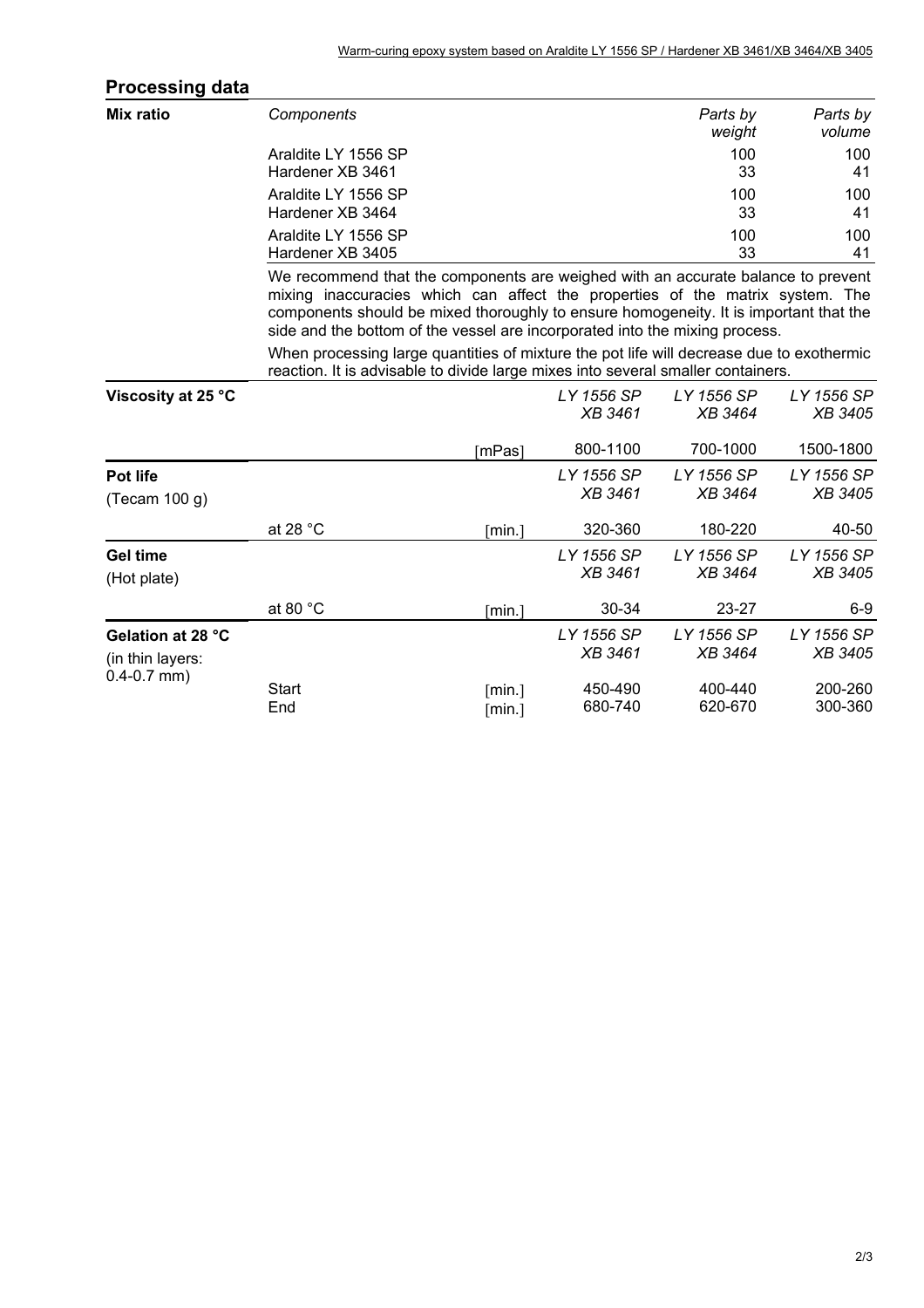|                                         | r ropernes or the cured, heat formulation               |                                |                                |                                |                                |
|-----------------------------------------|---------------------------------------------------------|--------------------------------|--------------------------------|--------------------------------|--------------------------------|
| <b>Glass transition</b><br>temperature  | Cure:                                                   | $T_G$                          | LY 1556 SP<br><b>XB 3461</b>   | LY 1556 SP<br><b>XB 3464</b>   | LY 1556 SP<br>XB 3405          |
| (IEC 1006,<br>DSC, 10 K/min)            | 4h 60 °C + 6h 80 °C                                     | $\lceil$ °C]                   | 80-86                          | 80-86                          | 92-98                          |
| <b>HDT (ISO 75)</b>                     | 4h 60 °C + 6h 80 °C                                     | [°C]                           | 74-78                          | 72-76                          | 80-85                          |
| <b>Tensile test</b><br>(ISO 527)        | Cure: 4h 60 $^{\circ}$ C + 6h 80 $^{\circ}$ C           |                                | LY 1556 SP<br><b>XB 3461</b>   | LY 1556 SP<br><b>XB 3464</b>   | LY 1556 SP<br>XB 3405          |
|                                         | Tensile strength<br>Elongation at tensile               | [MPa]                          | 70-80                          | 70-80                          | 78-88                          |
|                                         | strength                                                | $\lceil\% \rceil$              | $4 - 5$                        | $4 - 5$                        | $4.5 - 5.5$                    |
|                                         | Ultimate strength                                       | [MPa]                          | 55-65                          | 55-65                          | 70-80                          |
|                                         | Ultimate elongation<br>Tensile modulus                  | [%]<br>[MPa]                   | $7 - 9$<br>3000-3250           | $7 - 9$<br>3100-3350           | $8 - 10$<br>3200-3500          |
| <b>Flexural test</b><br>(ISO 178)       | Cure: 4h 60 $^{\circ}$ C + 6h 80 $^{\circ}$ C           |                                | LY 1556 SP<br><b>XB 3461</b>   | LY 1556 SP<br><b>XB 3464</b>   | LY 1556 SP<br>XB 3405          |
|                                         | Flexural strength<br>Elongation at flexural             | [MPa]                          | 120-130                        | 115-125                        | 130-145                        |
|                                         | strength                                                | [%]                            | $5-6$                          | $5-6$                          | $6 - 7$                        |
|                                         | Ultimate strength                                       | [MPa]                          | 95-110                         | 85-100                         | 110-125                        |
|                                         | Ultimate elongation<br>Flexural modulus                 | [%]<br>[MPa]                   | $8.5 - 10.5$<br>2950-3200      | $9 - 11$<br>2800-3100          | $9 - 11$<br>3100-3400          |
| <b>Water absorption</b>                 | Cure: 4h 60 $^{\circ}$ C + 6h 80 $^{\circ}$ C           |                                | LY 1556 SP<br><b>XB 3461</b>   | LY 1556 SP<br><b>XB 3464</b>   | LY 1556 SP<br>XB 3405          |
|                                         | After 24 hours at 23 °C<br>After 168 hours at 23 °C     | [%]<br>[%]                     | $0.12 - 0.16$<br>$0.35 - 0.39$ | $0.12 - 0.16$<br>$0.35 - 0.39$ | $0.13 - 0.17$<br>$0.37 - 0.41$ |
| <b>Fracture</b><br>properties           | Cure: 4h 60 $^{\circ}$ C + 6h 80 $^{\circ}$ C           |                                | LY 1556 SP<br><b>XB 3461</b>   | LY 1556 SP<br><b>XB 3464</b>   | LY 1556 SP<br>XB 3405          |
| <b>Bend notch test</b><br>(PM 258-0/90) | Fracture toughness $K_{1C}$<br>Fracture energy $G_{1C}$ | $[MPa\sqrt{m}]$<br>[ $J/m^2$ ] | $0.75 - 0.90$<br>175-205       | $0.75 - 0.90$<br>175-205       | $0.65 - 0.80$<br>130-170       |

## **Properties of the cured, neat formulation**